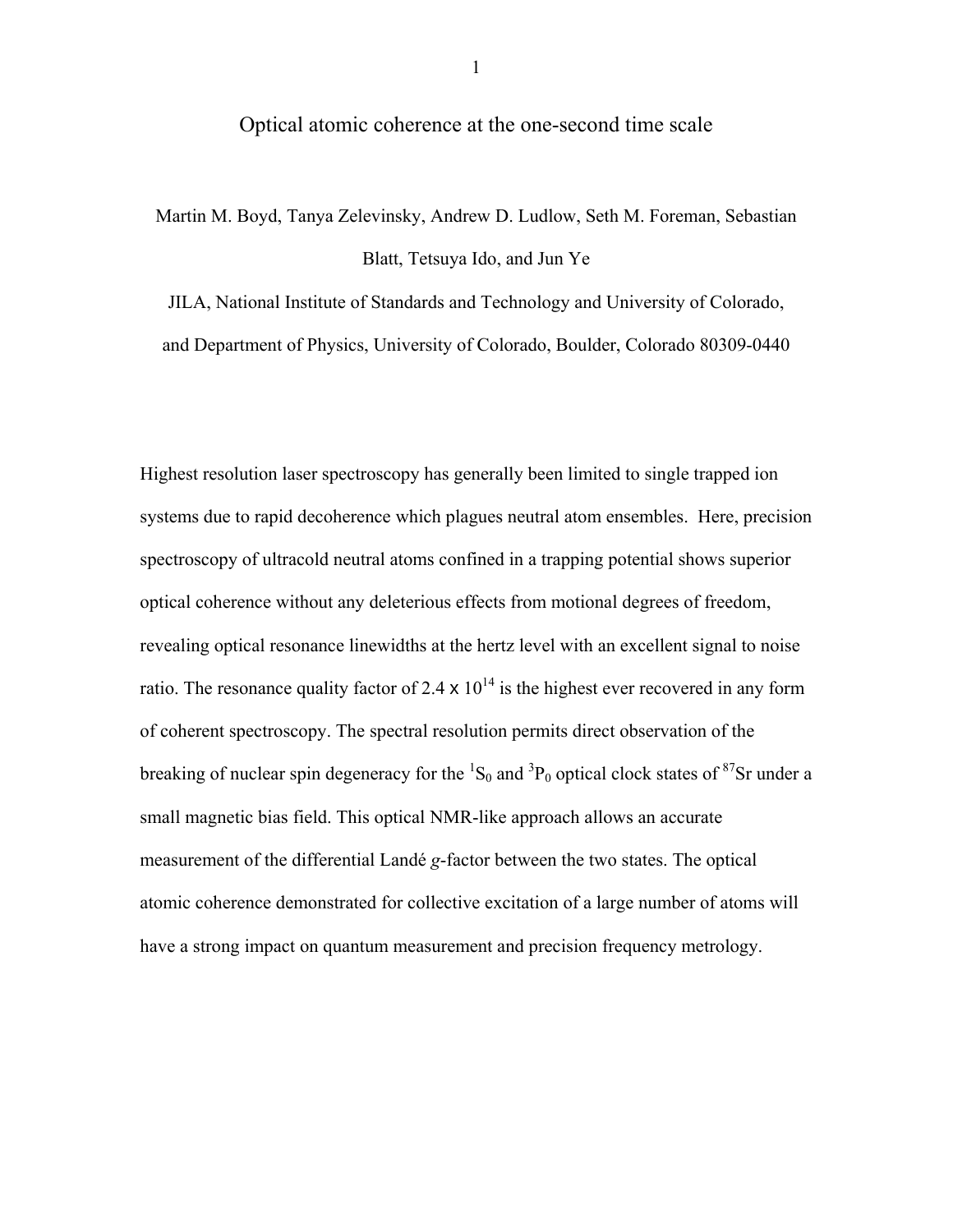The relative rates of coherent interaction and decoherence in a quantum system are of fundamental importance for both quantum information science (*1*) and precision metrology (*2*). Enhancing their ratio, which is equivalent to improving spectral resolving power, characterizes much of the recent progress in these fields. Trapped ions have so far provided the best platform for research along this direction, resulting in a number of seminal achievements (*3-8*). The principal advantage of the ion system lies in the clean separation between the internal atomic state and the external center-of-mass motion, leading to long coherence times associated with both degrees of freedom. A large ensemble of neutral atoms offers obvious benefits in the signal size and scalability of a quantum system (*9, 10*). Multi-atom collective effects can also dramatically enhance the coherent matter-field interaction strength (*11*). However, systems based on neutral atoms normally suffer from decoherence due to coupling between their internal and external degrees of freedom (*12*). In this article we report a record-level spectral resolution in the optical domain based on a doubly forbidden transition in neutral atomic strontium. The atoms are confined in an optical trapping potential engineered for accurate separation between these degrees of freedom (*13*). The large number of quantum absorbers provides a dramatic enhancement in signal size for the recovered hertz-linewidth optical resonance profile.

The demonstrated neutral atom coherence properties will impact a number of research fields, with some initial results reported here. Optical atomic clocks (*14*) benefit directly from the enhanced signal size and the high resonance quality factor. Tests of atomic theory can be performed with increased precision. The available spectral resolution also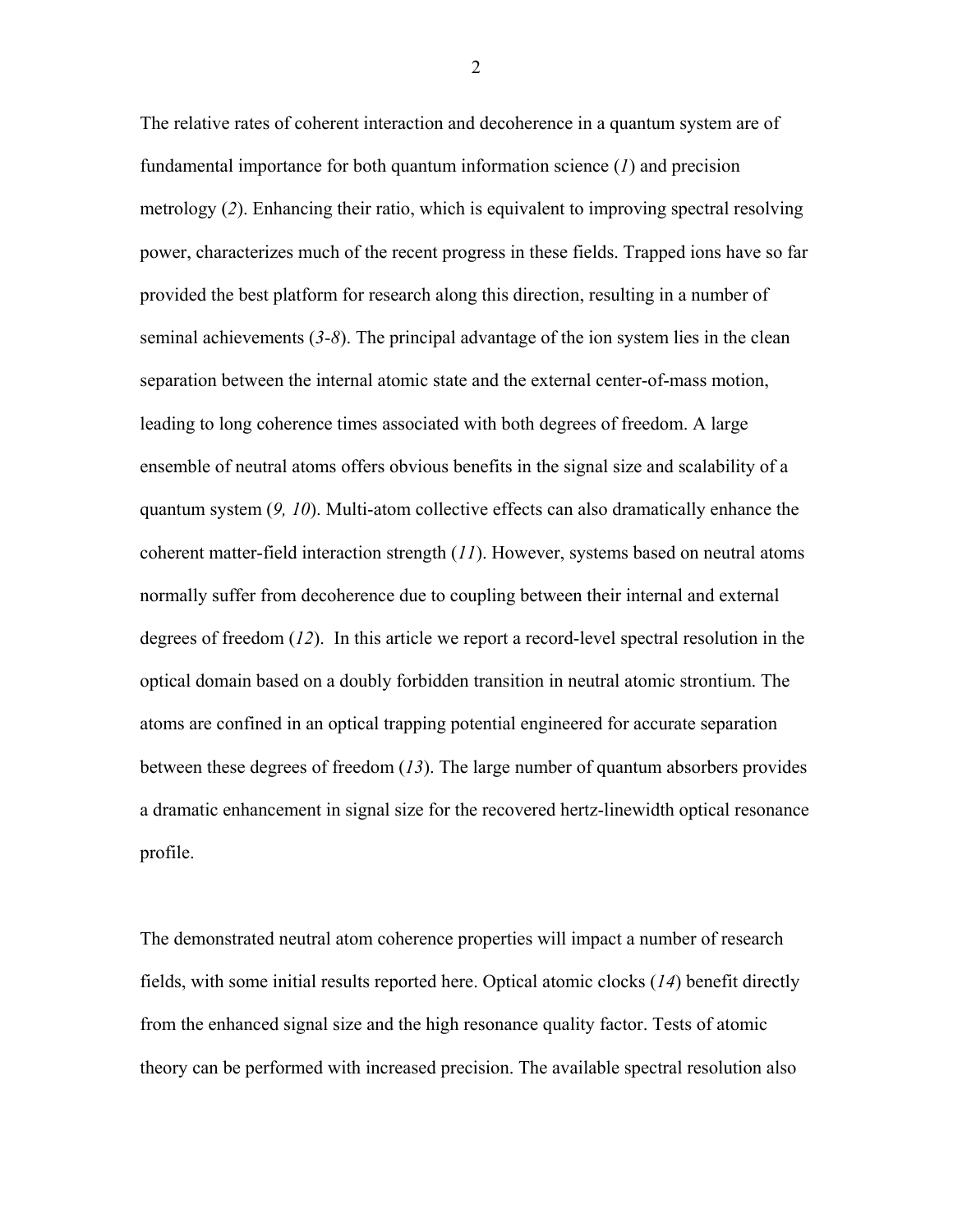enables a direct optical manipulation of nuclear spins that are decoupled from the electronic angular momentum. Nuclear spins can have an exceedingly long relaxation time, making them a valuable alternative for quantum information processing and storage (*15*). Two ground state nuclear spins can, for example, be entangled through dipolar interactions when photoassociation channels to high-lying electronic states (such as  ${}^{3}P_{1}$ ) are excited (*16*). Combined with a quantum degenerate gas, the enhanced measurement precision will further strengthen the prospects of using optical lattices to engineer condensed matter systems, e.g. allowing massively parallel quantum measurements.

Much of the recent interest in alkaline earth atoms (and similar atoms and ions such as Yb, Hg,  $In<sup>+</sup>$ , and  $Al<sup>+</sup>$ ) arises from the study of the forbidden optical transitions both for metrological applications and as a handle for quantum control, with an important achievement being highly effective narrow line laser cooling (*17-19*). The spin-forbidden  ${}^{1}S_{0}$  -  ${}^{3}P_{1}$  transition has been extensively studied as a potential optical frequency standard in Mg (*20*), Ca (*21*), and Sr (*22*), and has recently been explored as a tool for high resolution molecular spectroscopy via photoassociation in ultracold Sr (*16*). The doubly forbidden  ${}^{1}S_{0}$ - ${}^{3}P_{0}$  transition is weakly allowed due to hyperfine-induced state mixing, yielding a linewidth of  $\sim$ 1 mHz for <sup>87</sup>Sr with a nuclear spin of 9/2. This transition is a particularly attractive candidate for optical domain experiments where long coherence times are desirable, and is currently being aggressively pursued for the realization of an optical atomic clock (*23-25*). Furthermore, due to the lack of electronic angular momentum, the level shifts of the two states can be matched with high accuracy in an optical trap (*13*), such that external motions do not decohere the superposition of the two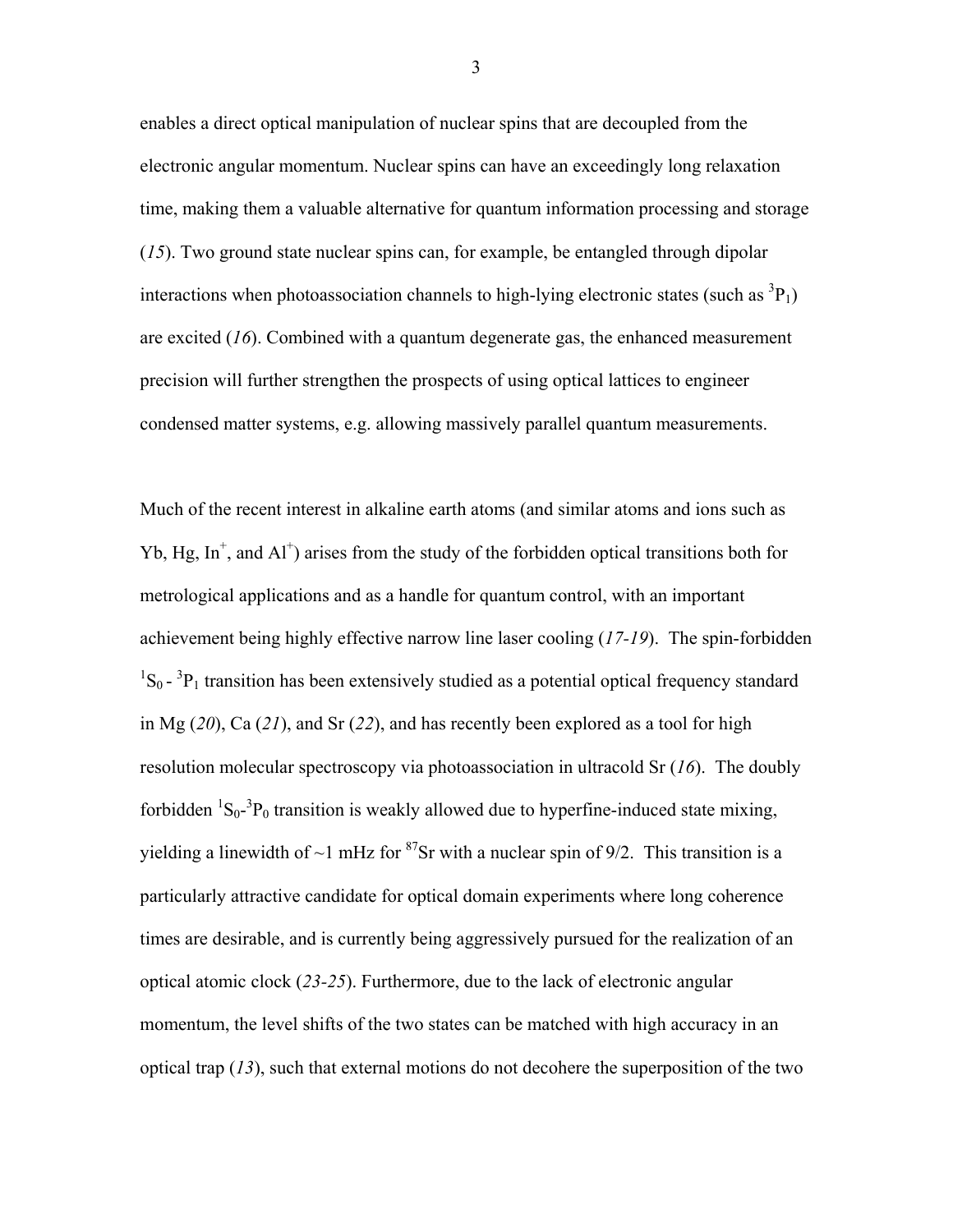states. Using optically cooled <sup>87</sup>Sr atoms in a zero-differential-Stark-shift 1D optical lattice and a cavity-stabilized probe laser with a sub-Hz spectral width, we have achieved probe-time-limited resonance linewidths of 1.8 Hz at the optical carrier frequency of  $4.3x10^{14}$  Hz. The ratio of these frequencies, corresponding to a resonance quality factor  $Q$  $\approx$  2.4 x10<sup>14</sup>, is the highest obtained for any coherent spectral feature.

This ultrahigh spectral resolution allows us to perform experiments in the optical domain analogous to radio-frequency nuclear magnetic resonance (NMR) studies. Under a small magnetic bias field, we make direct observations of the magnetic sublevels associated with the nuclear spin. Furthermore, we have precisely determined the differential Landé g-factor between <sup>1</sup>S<sub>0</sub> and <sup>3</sup>P<sub>0</sub> that arises from hyperfine mixing of <sup>3</sup>P<sub>0</sub> with <sup>3</sup>P<sub>1</sub> and <sup>1</sup>P<sub>1</sub>. This optical measurement approach uses only a small magnetic bias field, whereas traditional NMR experiments performed on a single state (either  ${}^{1}S_{0}$  or  ${}^{3}P_{0}$ ) would need large magnetic fields to induce splitting in the radio frequency range. As the state mixing between  ${}^{3}P_{0}$ ,  ${}^{3}P_{1}$ , and  ${}^{1}P_{1}$  arises from both hyperfine interactions and external fields, the use of a small field permits an accurate, unperturbed measurement of mixing effects. Optical manipulation of nuclear spins shielded by two spin-paired valence electrons, performed with a superior spatial and atomic state selectivity, may provide an attractive choice for quantum information science.

Optical atomic clocks based on neutral atoms benefit directly from a large signal to noise ratio (*S/N*) and a superior line *Q*. Resolving nuclear sublevels with optical spectroscopy permits improved measurements of systematic errors associated with the nuclear spin,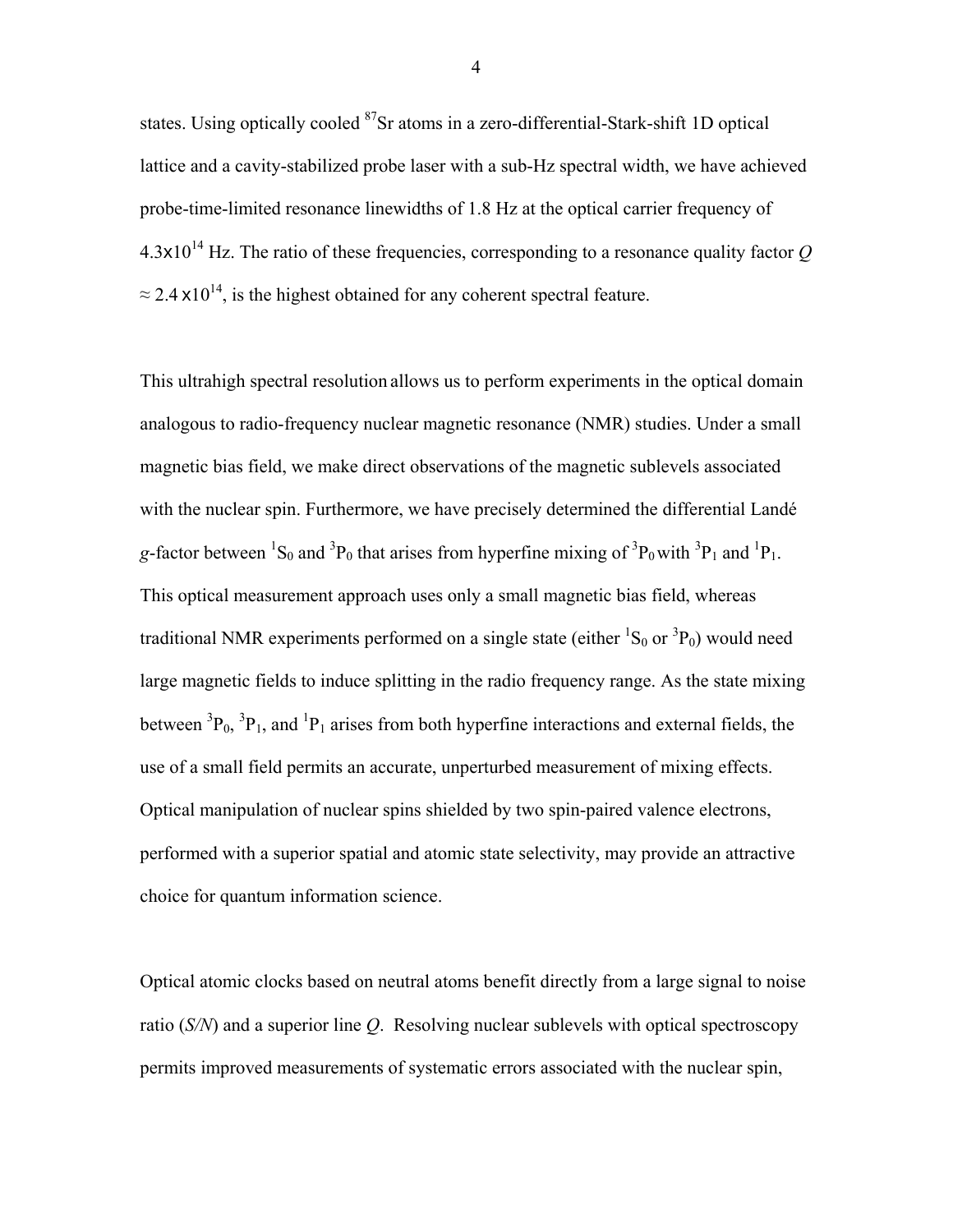such as linear Zeeman shifts, and tensor polarizability that manifests itself as nuclear spin-dependent trap polarization sensitivity. Tensor polarizability of the  ${}^{3}P_{0}$  state is one of the important potential systematic uncertainties for fermion-based clocks, and is one of the primary motivations for recent proposals involving electromagnetically induced transparency resonances or DC magnetic field-induced state mixing in bosonic isotopes (*26-28*). The work reported here has permitted control of these systematic effects to  $\sim$ 5x10<sup>-16</sup> (29). Given the superior *S/N* from the large number of quantum absorbers, we expect this system to be competitive among the best performing clocks in terms of stability. Accuracy is already approaching the level of the best atomic fountain clocks (*30, 31*), and absolute frequency measurement is limited by the Cs-clock-calibrated maser signal available to us via a fiber link (*32*). An all-optical clock comparison is necessary to reveal its greater potential.

To fully exploit the ultranarrow hyperfine-induced transition for high precision spectroscopy it is critical to minimize decoherence from both fundamental and technical origins. The  $\sim$ 100-s coherence time available from the <sup>87</sup>Sr atoms is not yet experimentally practical due to environmental perturbations to the probe laser phase at long time scales, but atomic coherence in the optical domain at 1 s can already greatly improve the current optical clock and quantum measurements. To achieve long atomic coherence times, we trap atoms in an optical lattice with a zero net AC Stark shift between the two clock states, enabling a large number of neutral atoms to be interrogated free of perturbations. The tight atomic confinement enables long probing times and permits spectroscopy free of broadening by atomic motion and photon recoil.

 $\overline{5}$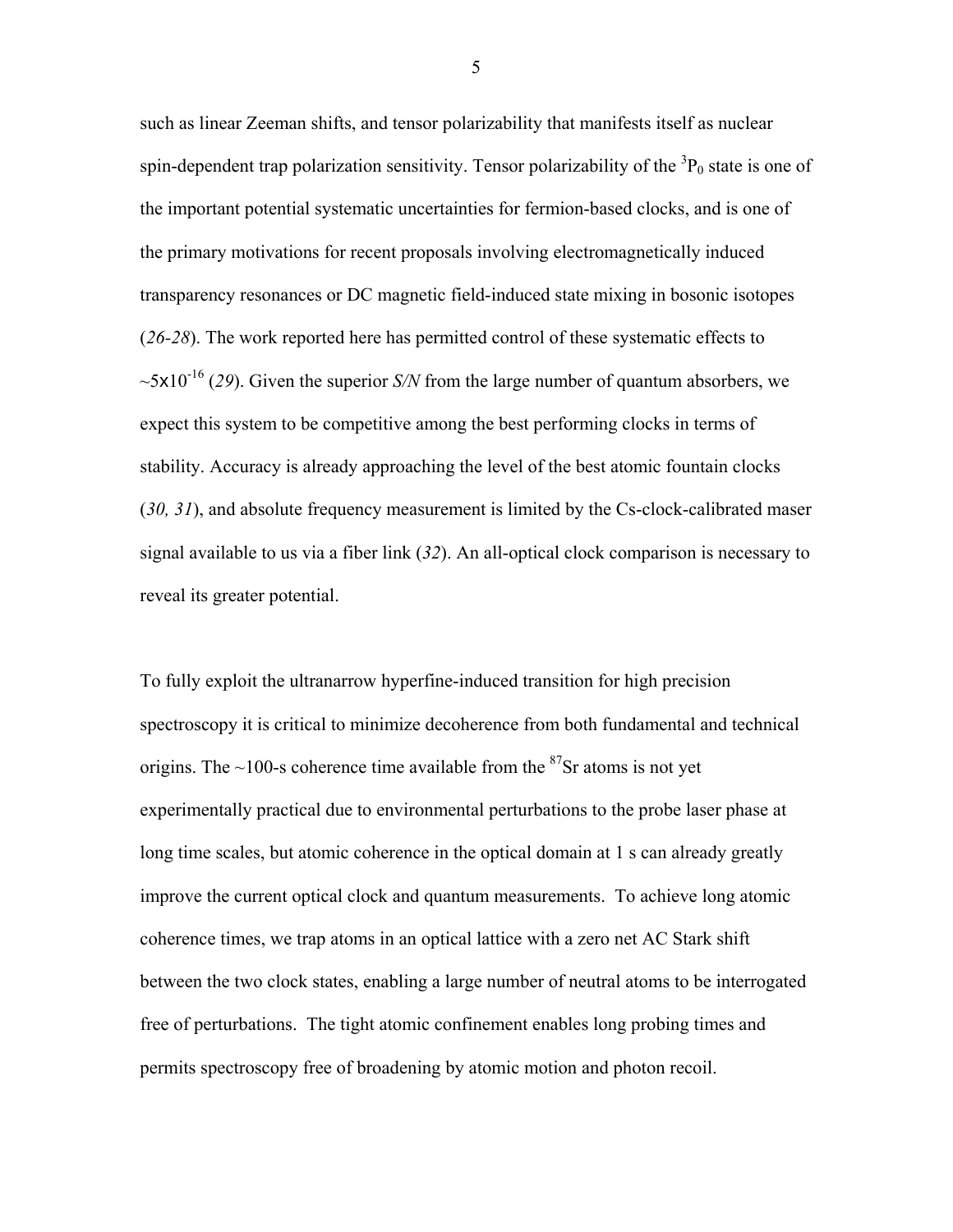For the highest spectral resolution, it is necessary for the probe laser to have a narrow intrinsic linewidth and a stable center frequency. A cavity-stabilized 698 nm diode laser is used as the optical local oscillator for  ${}^{1}S_{0} - {}^{3}P_{0}$  spectroscopy. The linewidth of this oscillator has been characterized by comparison with a second laser operating at 1064 nm (*33*) via an optical frequency comb linking the two distant colors. A heterodyne optical beat signal between the two lasers, measured by the frequency comb, reveals a laser linewidth of < 0.3 Hz (resolution-bandwidth-limited) at 1064 nm for a 3-s integration time. This result demonstrates the ability of the frequency comb to transfer optical phase coherence  $(\sim 1 \text{ rad/s})$  across hundreds of terahertz. Our frequency comb is also referenced to a hydrogen maser calibrated by the NIST F1 Cs fountain clock (*30*), allowing us to accurately measure the probe laser frequency to 3  $\times$  10<sup>-13</sup> at 1 s. Additionally, the 698 nm laser has been compared with an independent laser system operating at the same wavelength, revealing resolution-bandwidth-limited laser linewidth of 0.2 Hz, which increases to  $\sim$ 2 Hz for a 30 s integration time. After removing the linear drift, the stability of this local oscillator is about  $1 \times 10^{-15}$  from 1 s to 1000 s, limited by the thermal noise of the cavity mirrors (*34*). Thus the probe laser provides the optical coherence needed to perform experiments at the 1 s time scale.

 $87$ Sr atoms are captured from an atomic beam and cooled to 1 mK using a magnetooptical trap (MOT) acting on the strong  ${}^{1}S_{0}$  -  ${}^{1}P_{1}$  transition (Fig. 1A). This step is followed by a second-stage MOT using the narrow  ${}^{1}S_{0}$  -  ${}^{3}P_{1}$  intercombination line that cools the atoms to  $\sim$ 1.5  $\mu$ K. During narrow line cooling, a nearly vertical one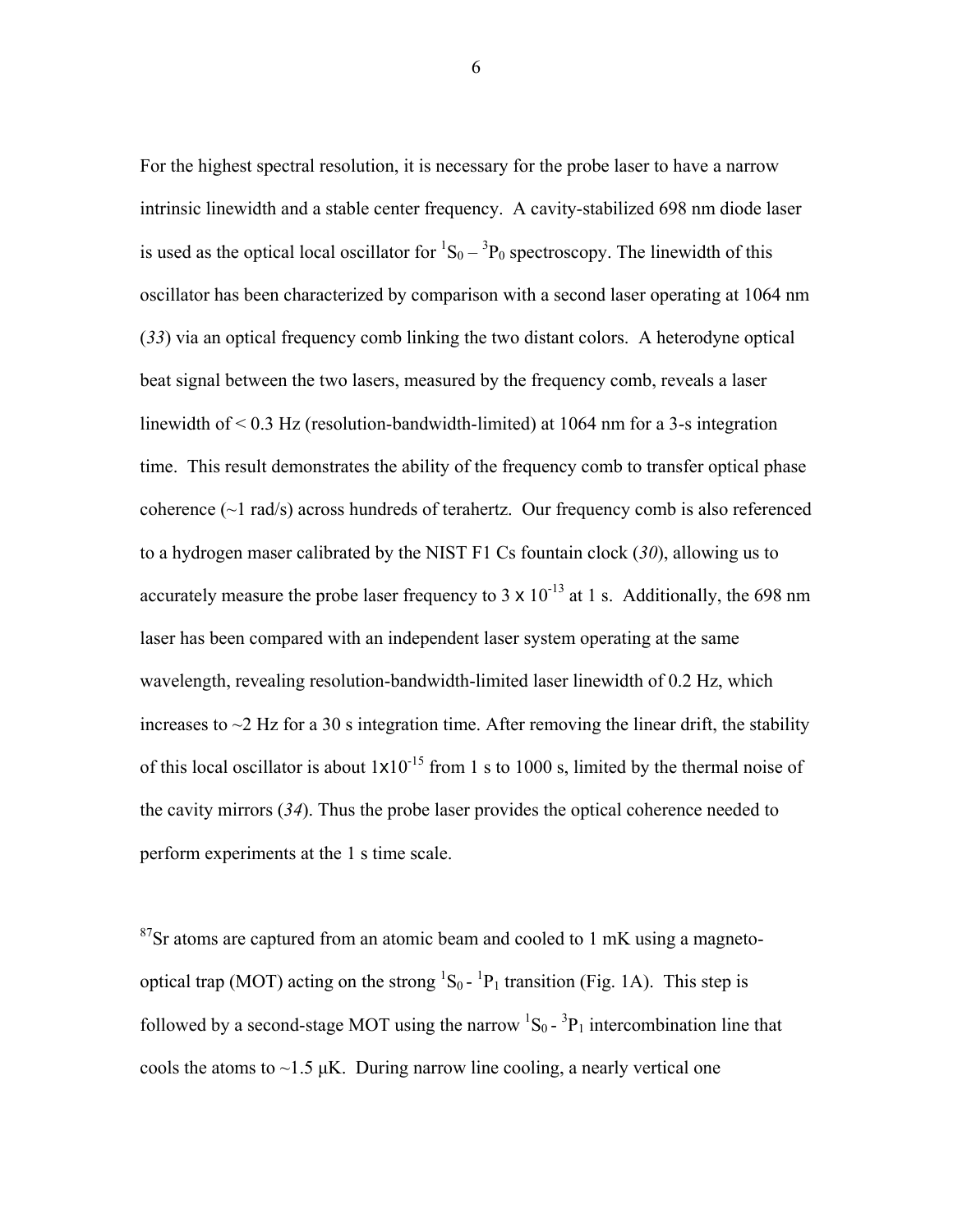dimensional lattice is overlapped with the atom cloud for simultaneous cooling and trapping. The lattice is generated by a  $\sim$ 300 mW standing wave with a 60  $\mu$ m beam waist at the wavelength of 813.428(1) nm, where the  ${}^{1}S_{0}$  and  ${}^{3}P_{0}$  ac Stark shifts from the trapping field are equal (*35*). The cooling and loading stages take roughly 0.7 s and result in a sample of  $10^4$  atoms, spread among  $\sim$ 100 lattice sites. The vacuum-limited lattice lifetime is > 1 s. The atoms are confined in the Lamb-Dicke regime along the axis of the optical lattice. The Lamb-Dicke parameter, or the square root of the ratio of recoil frequency to trap oscillation frequency, is  $\sim$ 0.3. Both the axial and radial trap frequencies are much larger than the  ${}^{1}S_{0}$  -  ${}^{3}P_{0}$  transition linewidth, leading to the spectral feature comprised of a sharp optical carrier and two sets of resolved motional sidebands. One pair of sidebands is observed  $\pm$  40 kHz away from the carrier, corresponding to the axial oscillation frequency in the lattice. The red-detuned sideband is strongly suppressed, indicating that nearly all atoms are in the motional ground state along the lattice axis. The second pair of sidebands at  $\pm 125$  Hz from the carrier, with nearly equal amplitudes, corresponds to the trap oscillation frequency in the transverse plane.

With atoms confined in the lattice, the linearly polarized (parallel to the lattice polarization) 698 nm laser drives the  $\pi$  transitions (Fig. 1B) for probe times between 0.08 and 1 s, depending on the desired spectral resolution limited by the Fourier transform of the probe time. The effect of the probe laser is detected in two ways. First, after some atoms are excited to the long-lived  ${}^{3}P_{0}$  state by the probe laser, the remaining  ${}^{1}S_{0}$ population is measured by exciting the strong  ${}^{1}S_{0}$ - ${}^{1}P_{1}$  transition with a resonant pulse at 461 nm. The  ${}^{1}S_{0}$  -  ${}^{1}P_{1}$  pulse scatters a large number of signal photons and heats the  ${}^{1}S_{0}$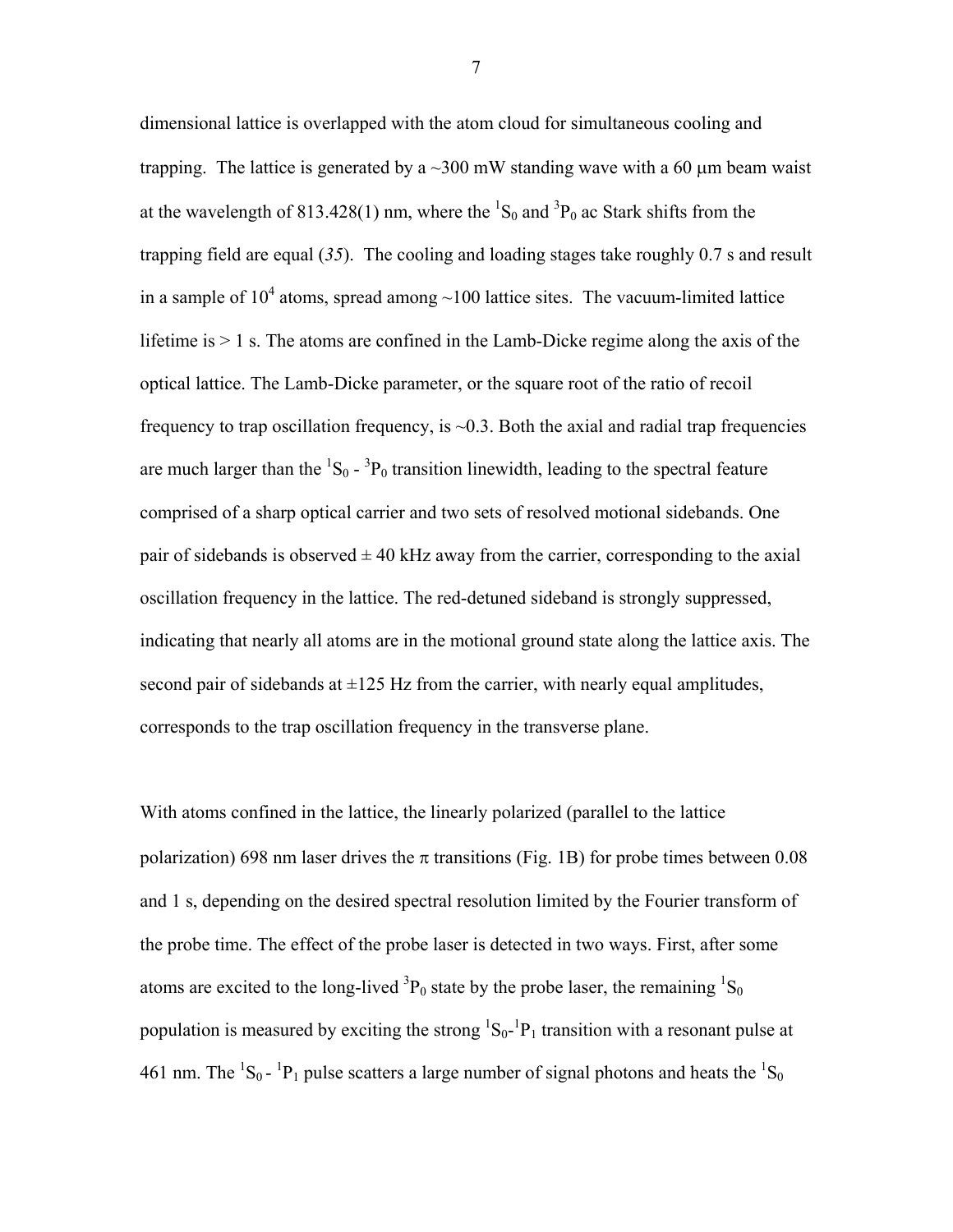atoms out of the lattice, leaving only the  ${}^{3}P_0$  atoms. Once the  ${}^{1}S_0$  atoms have been removed, the <sup>3</sup>P<sub>0</sub> population is determined by driving the <sup>3</sup>P<sub>0</sub>-<sup>3</sup>S<sub>1</sub> and <sup>3</sup>P<sub>2</sub>-<sup>3</sup>S<sub>1</sub> transitions (Fig. 1A) resulting in atomic decay to the ground state via  ${}^{3}P_{1}$  for a second measurement using the  ${}^{1}S_{0}$  -  ${}^{1}P_{1}$  pulse. The second measurement provides superior *S/N* because only atoms initially excited by the 698 nm probe laser contribute to the fluorescence signal, and the zero background is not affected by shot-to-shot atom number fluctuations. Combining both approaches permits signal normalization against atom number fluctuations.

Although the  ${}^{3}P_0$  and  ${}^{1}S_0$  states are magnetically insensitive to first order, the hyperfineinduced state mixing, which allows the otherwise forbidden transition, modifies the  ${}^{3}P_{0}$ nuclear *g*-factor by about 50%. This results in a linear Zeeman shift in the  ${}^{1}S_{0}$  -  ${}^{3}P_{0}$ transition of  $\sim$  -100 Hz/G per magnetic sublevel  $m_F$  (36, 37), where we use the convention that the *g*-factor and nuclear magnetic moment carry the same sign and  $1 \text{ G} = 10^{-4} \text{ T}$ . This effect is shown schematically in Fig. 1B where the 10 nuclear spin sublevels are resolved for the  ${}^{1}S_{0}$  and  ${}^{3}P_{0}$  states in the presence of a magnetic field. The linear Zeeman shift is an important issue for high resolution spectroscopy as the magnetic sensitivity can cause significant broadening of the transition, as well as line center shifts due to unbalanced population distribution among the sublevels. To achieve the narrowest resonance, the ambient magnetic field must be compensated with three orthogonal sets of Helmholtz coils. An example of this zeroing process is shown in Fig. 2A, where the transition linewidths are measured under various field strengths. After zeroing the field, narrow resonances as in Fig. 2B are routinely obtained. The displayed transition linewidth of 4.5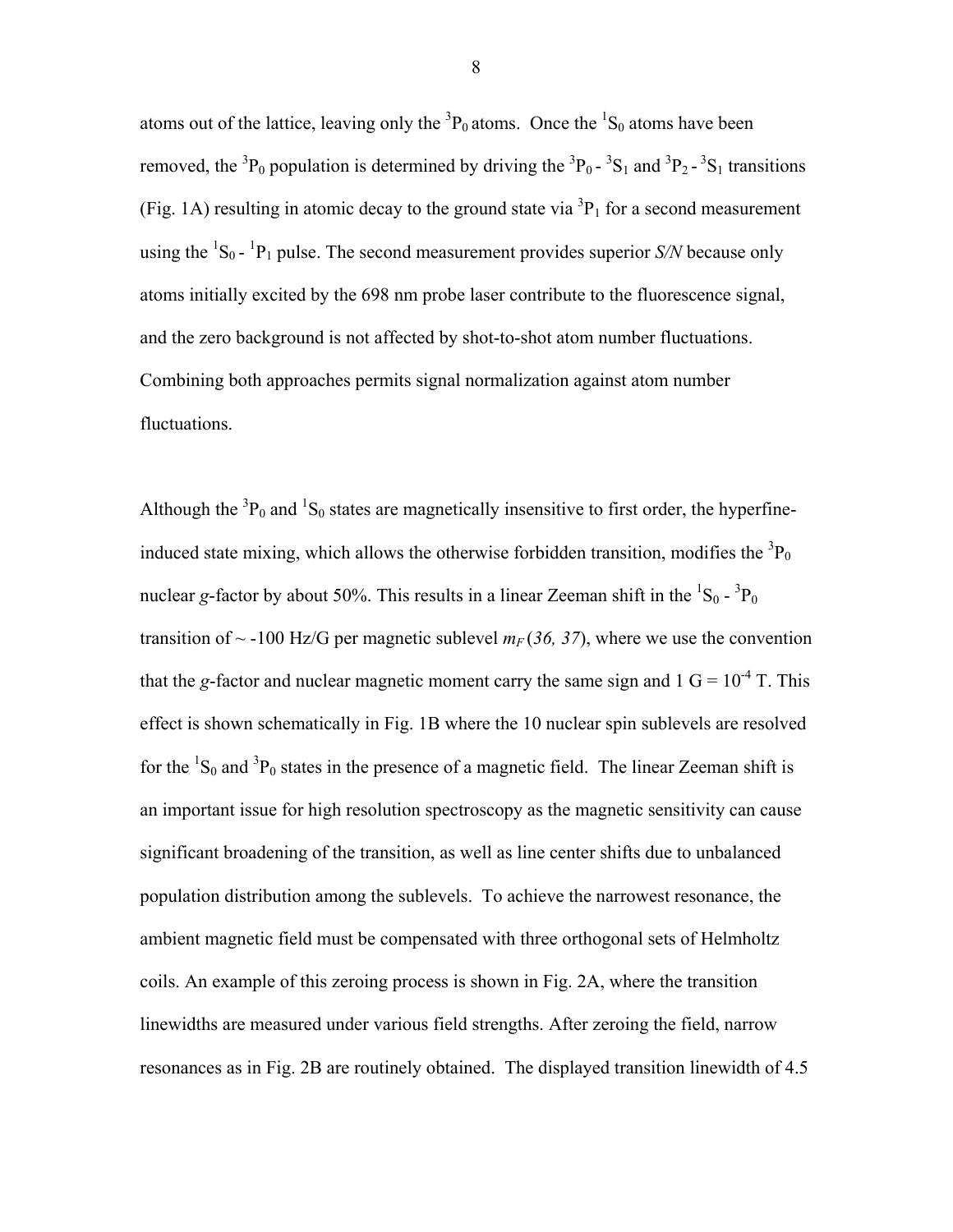Hz (full width at half maximum, or FWHM) represents a resonance O of  $\sim 10^{14}$ . The good *S/N* for the narrow line resonance achieved without any averaging or normalization arises from the contribution of  $10^4$  atoms. The ultrahigh spectral resolution has allowed a recent measurement of systematic effects for the optical clock transition at the  $9x10^{-16}$ level (*29*).

The high resolution spectroscopy enables direct measurement of the differential Landé *g*factor ( $\Delta g$ ) between <sup>3</sup>P<sub>0</sub> and <sup>1</sup>S<sub>0</sub>. To observe this state mixing effect, a small magnetic field  $(< 1 \text{ G})$  is applied along the direction of the lattice polarization, and the probe laser polarization is again fixed along this quantization axis to drive  $\pi$  transitions. Figure 2C shows a direct observation of the hyperfine-induced state mixing in the form of 10 resolved transition components, with their relative amplitudes influenced by the Clebsch-Gordan coefficients. The narrow linewidth of the forbidden transition allows this NMRlike experiment to be performed optically at small magnetic fields. The magnitude of ∆*g* can be measured by mapping out the line splitting vs. magnetic field. Alternatively, eighteen  $\sigma^+$  and  $\sigma^-$  transitions (Fig. 1B) can be employed to extract both the magnitude and sign (relative to the known <sup>1</sup>S<sub>0</sub> *g*-factor (38)) of  $\Delta g$ , without accurate calibration of the field. Using the latter approach, we find  $\Delta g = -108.8(4)$  Hz/(G  $m_F$ ). The measured  $\Delta g$ permits determination of the <sup>3</sup>P<sub>0</sub> lifetime of 140 (40) s, in agreement with recent *ab initio* calculations (*39, 40*). The uncertainty is largely dominated by inconsistencies among hyperfine mixing models (*36, 37*).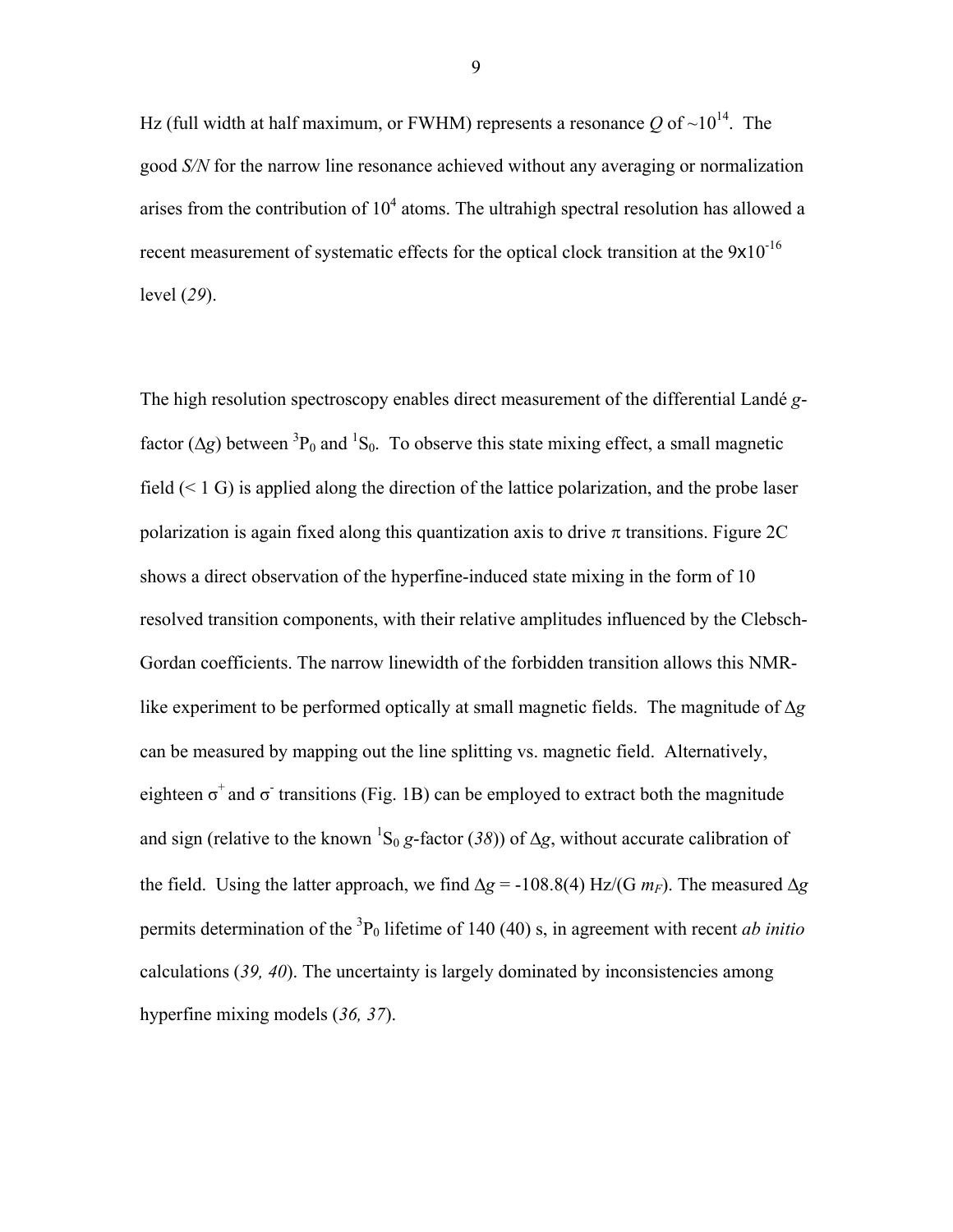The linewidth of each spectral feature in Fig. 2C is Fourier limited by the 80 ms probe time to  $\sim$ 10 Hz. With the nuclear spin degeneracy removed by a small magnetic field, individual transition components allow exploration of the ultimate limit of our spectral resolution by eliminating any broadening mechanisms due to residual magnetic fields or light shifts, the likely limitation for data such as in Fig. 2B. To reduce the Fourier limit for the linewidth, the spectra of a single resolved sublevel  $(m_F = 5/2$  in this case) are probed using  $\pi$ -polarization with the time window extended to  $\sim$ 480 ms. Figures 3 A and B show some sample spectra of the isolated  ${}^{1}S_0$  ( $m_F$  = 5/2) –  ${}^{3}P_0$  ( $m_F$  = 5/2) transition with a Fourier limited linewidth of 1.8 Hz, representing a line  $Q$  of  $\sim$  2.4x10<sup>14</sup>. This  $Q$  is reproduced reliably, as evidenced by the histogram of linewidths measured in the course of one hour (Fig. 3C). Typical linewidths are  $\sim$ 1 – 3 Hz with the statistical scatter owing to residual probe laser noise at the 10-s time scale.

To further explore the limit of coherent atom-light interactions, two-pulse optical Ramsey experiments have also been performed on an isolated  $\pi$  transition. When a system is lifetime limited, the Ramsey technique can achieve higher spectral resolution at the expense of signal-to-noise ratio, leading to useful information on the decoherence process. By performing the experiment in the lattice, the Ramsey interrogation pulse can be prolonged, resulting in a drastically reduced Rabi pedestal width compared to freespace spectroscopy. The reduced number of fringes greatly simplifies identification of the central fringe for applications such as frequency metrology. The fringe period (in Hz) is determined by the sum of the pulse interrogation time, *τR*, and the free-evolution time between pulses,  $T_R$ , and is given by  $1/(\tau_R + T_R)$ . Figure 3D shows a sample Ramsey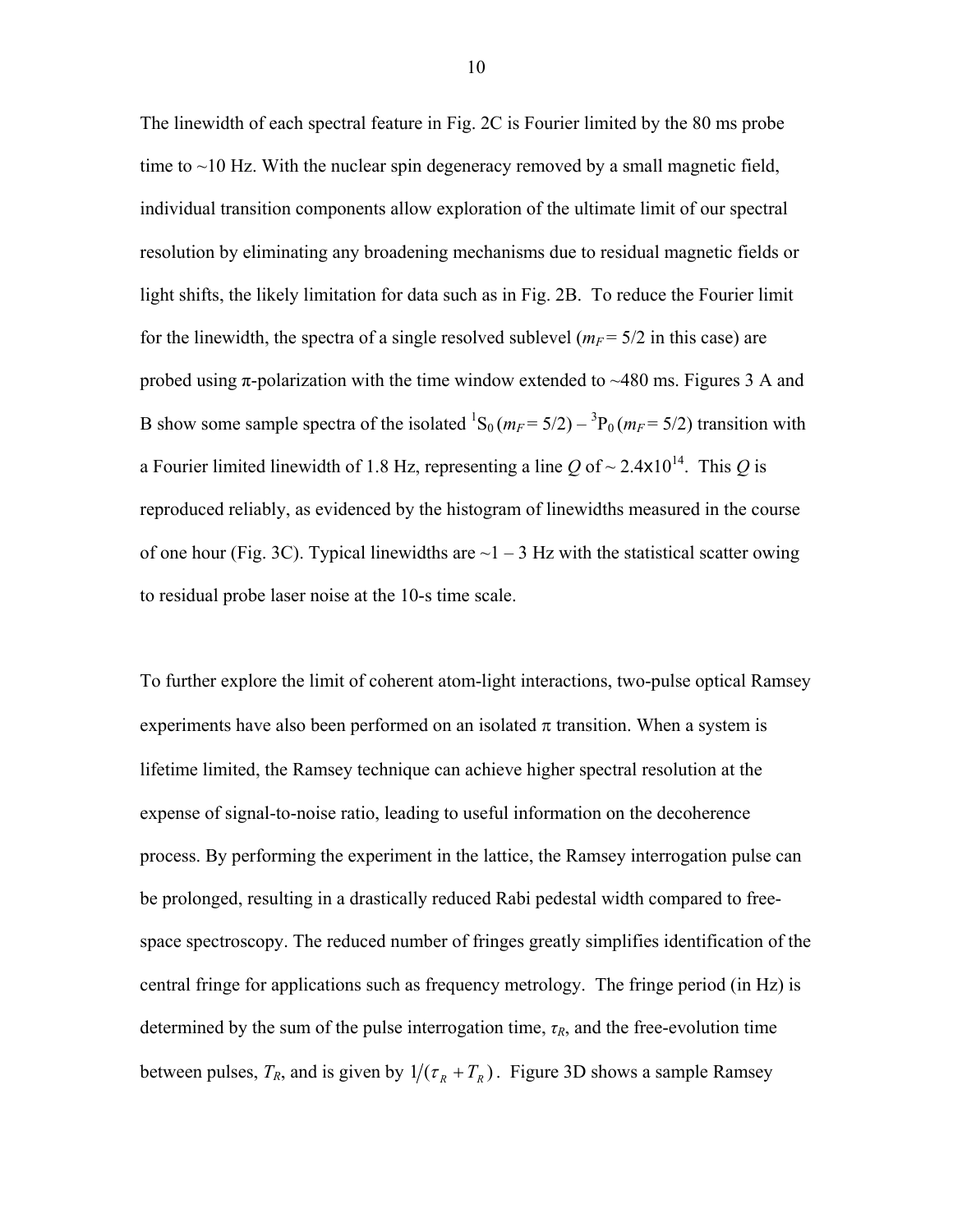spectrum, where  $\tau_R$  = 20 ms and  $T_R$  = 25 ms, yielding a fringe pattern with a period of 20.8(3) Hz and fringe FWHM 10.4(2) Hz. For the same transition with  $\tau_R$  raised to 80 ms and  $T_R$  to 200 ms (Fig. 3D inset) the width of the Rabi pedestal is reduced to  $\sim$ 10 Hz and the recorded fringe linewidth is 1.7(1) Hz.

This linewidth is recovered without significant degradation of the fringe *S/N*, suggesting that the spectral resolution is limited by phase decoherence between light and atoms, and not effects such as trap lifetime. A limit of 1 - 2 Hz is consistent with our measurements of the probe laser noise integrated over the timescales used for spectroscopy. Other potential limitations to the spectral width include Doppler broadening due to relative motion between the lattice and probe beams, and broadening due to tunneling in the lattice. Future measurements will be improved by locking the probe laser to one of the resolved nuclear spin transitions to further suppress residual laser fluctuations. Although the *S/N* associated with a sublevel resonance is reduced compared to a measurement involving all degenerate sublevels,  $>10^3$  atoms still contribute to the signal, which allows measurement to proceed without averaging. Improvements to the  $S/N$  by a factor of  $\sim$ 3 could be achieved by spin-polarizing the atoms into a single sublevel. Employing DC or optical mixing schemes using the bosonic isotope 88Sr could further enhance the *S/N* by a factor of ~4 due to the increased natural abundance and a non-degenerate ground state.

The line *Q* of  $\sim$ 2.4x10<sup>14</sup> achieved here provides practical improvements in the fields of precision spectroscopy and quantum measurement. The neutral atom-based spectroscopic system now parallels the best ion systems in terms of fractional resolution but greatly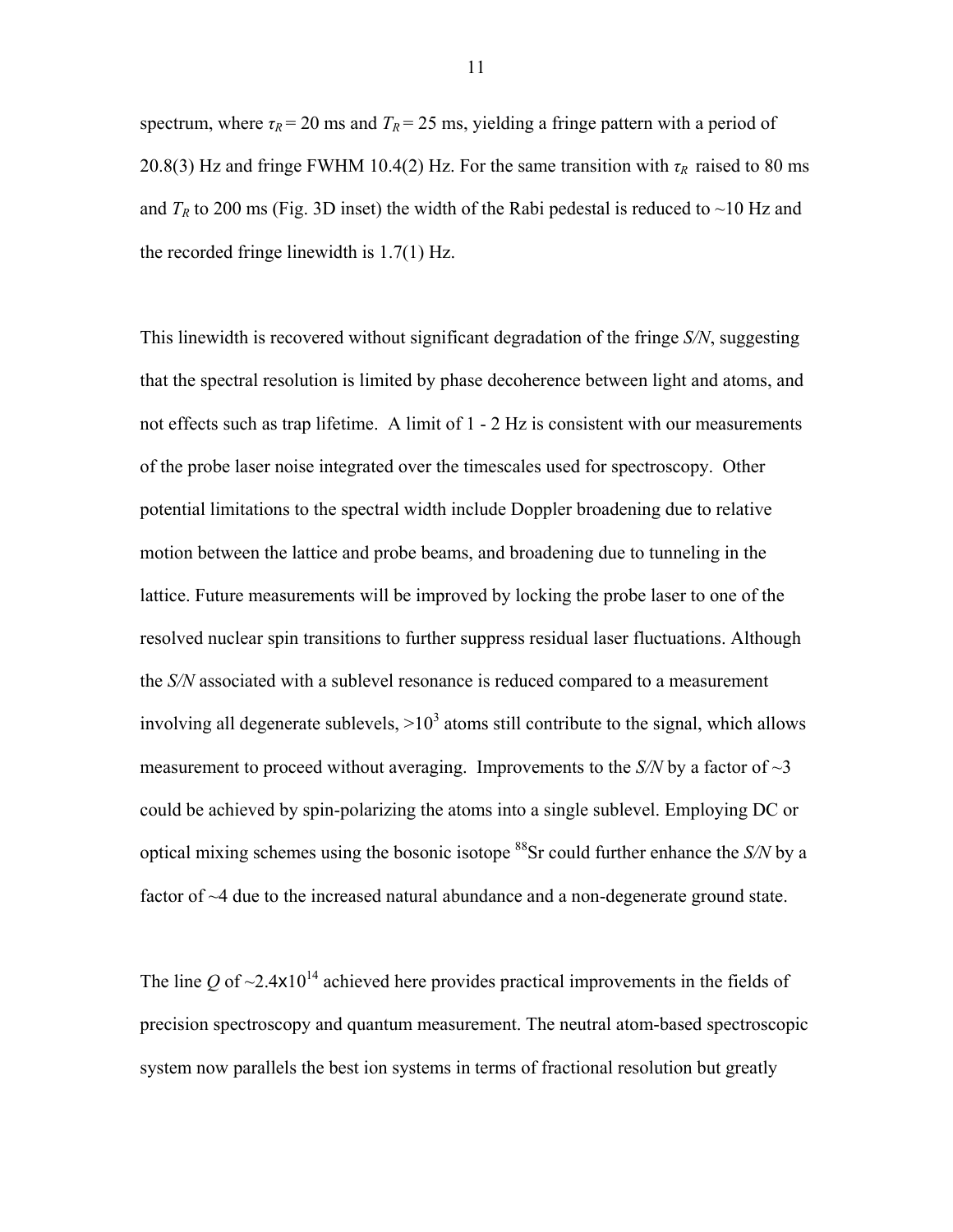surpasses the latter in signal size. For optical frequency standards, the high resolution presented here has improved studies of systematic errors for clock accuracy evaluation. With these narrow resonances, clock instability below  $10^{-16}$  at 100 s is anticipated in the near future. For quantum physics and engineering, this system opens the door to using neutral atoms for experiments where long coherence times are necessary, motional and internal atomic quantum states must be controlled independently, and many parallel processors are desired.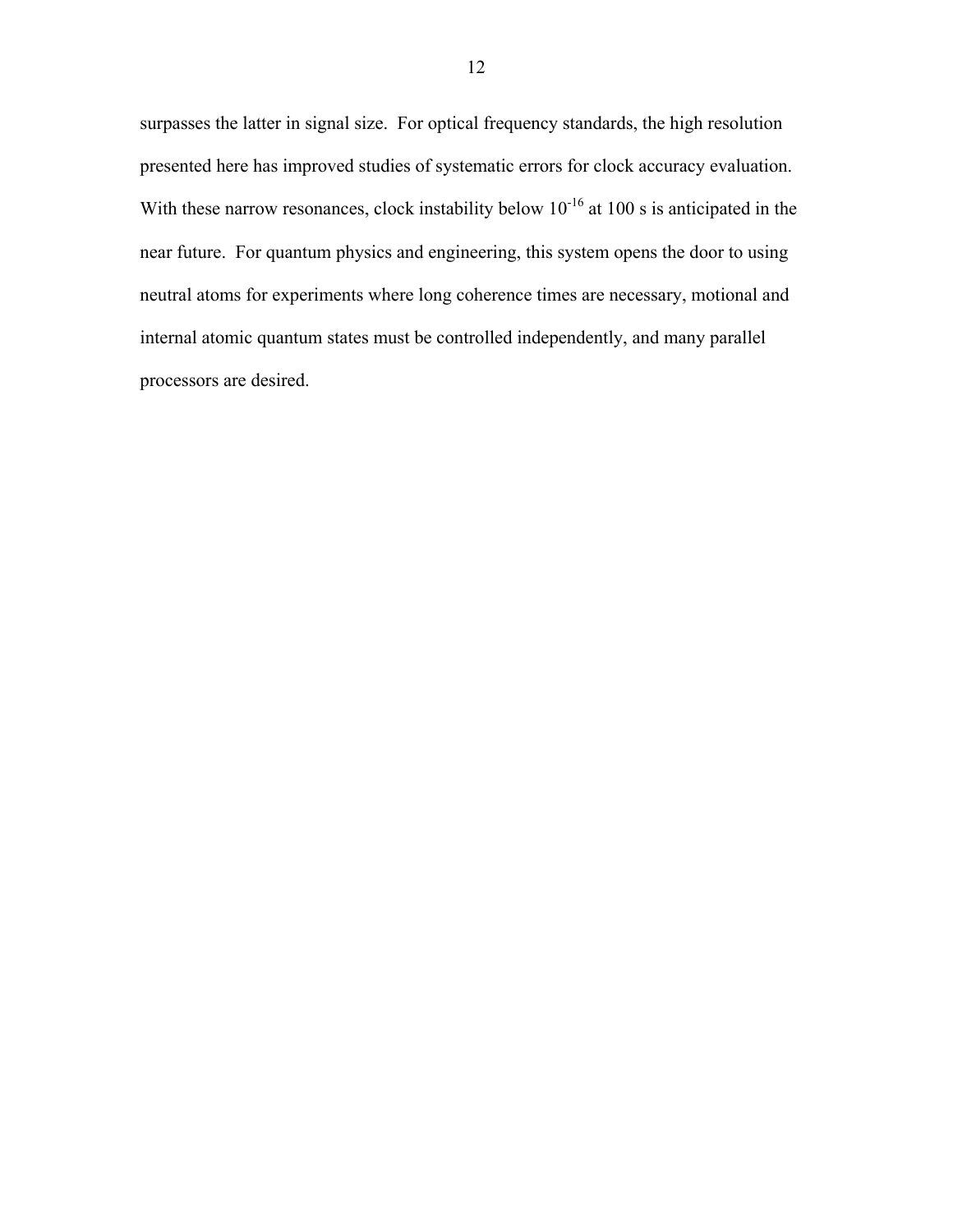## **References**

- 1. D. Leibfried, R. Blatt, C. Monroe, D. Wineland, *Reviews of Modern Physics* **75**, 281 (2003).
- 2. R. J. Rafac *et al.*, *Physical Review Letters* **85**, 2462 (2000).
- 3. P. O. Schmidt *et al.*, *Science* **309**, 749 (2005).
- 4. H. Haffner *et al.*, *Physical Review Letters* **90**, 143602 (2003).
- 5. H. Haffner *et al.*, *Nature* **438**, 643 (2005).
- 6. H. S. Margolis *et al.*, *Science* **306**, 1355 (2004).
- 7. T. Schneider, E. Peik, C. Tamm, *Physical Review Letters* **94**, 230801 (2005).
- 8. P. Dube *et al.*, *Physical Review Letters* **95**, 033001 (2005).
- 9. D. L. Haycock, P. M. Alsing, I. H. Deutsch, J. Grondalski, P. S. Jessen, *Physical Review Letters* **85**, 3365 (2000).
- 10. I. Bloch, M. Greiner, in *Advances in Atomic Molecular and Optical Physics*. (2005), vol. 52, pp. 1-47.
- 11. A. T. Black, H. W. Chan, V. Vuletic, *Physical Review Letters* **91**, 203001 (2003).
- 12. J. Ye, D. W. Vernooy, H. J. Kimble, *Physical Review Letters* **83**, 4987 (1999).
- 13. H. Katori, M. Takamoto, V. G. Pal'chikov, V. D. Ovsiannikov, *Physical Review Letters* **91**, 173005 (2003).
- 14. See, for example, *Science* **306** (2004).
- 15. P. S. Julienne and I. H. Deutsch, *private communications* (2006).
- 16. T. Zelevinsky *et al.*, *Physical Review Letters* **96**, 203201 (2006).
- 17. T. Mukaiyama, H. Katori, T. Ido, Y. Li, M. Kuwata-Gonokami, *Physical Review Letters* **90**, 113002 (2003).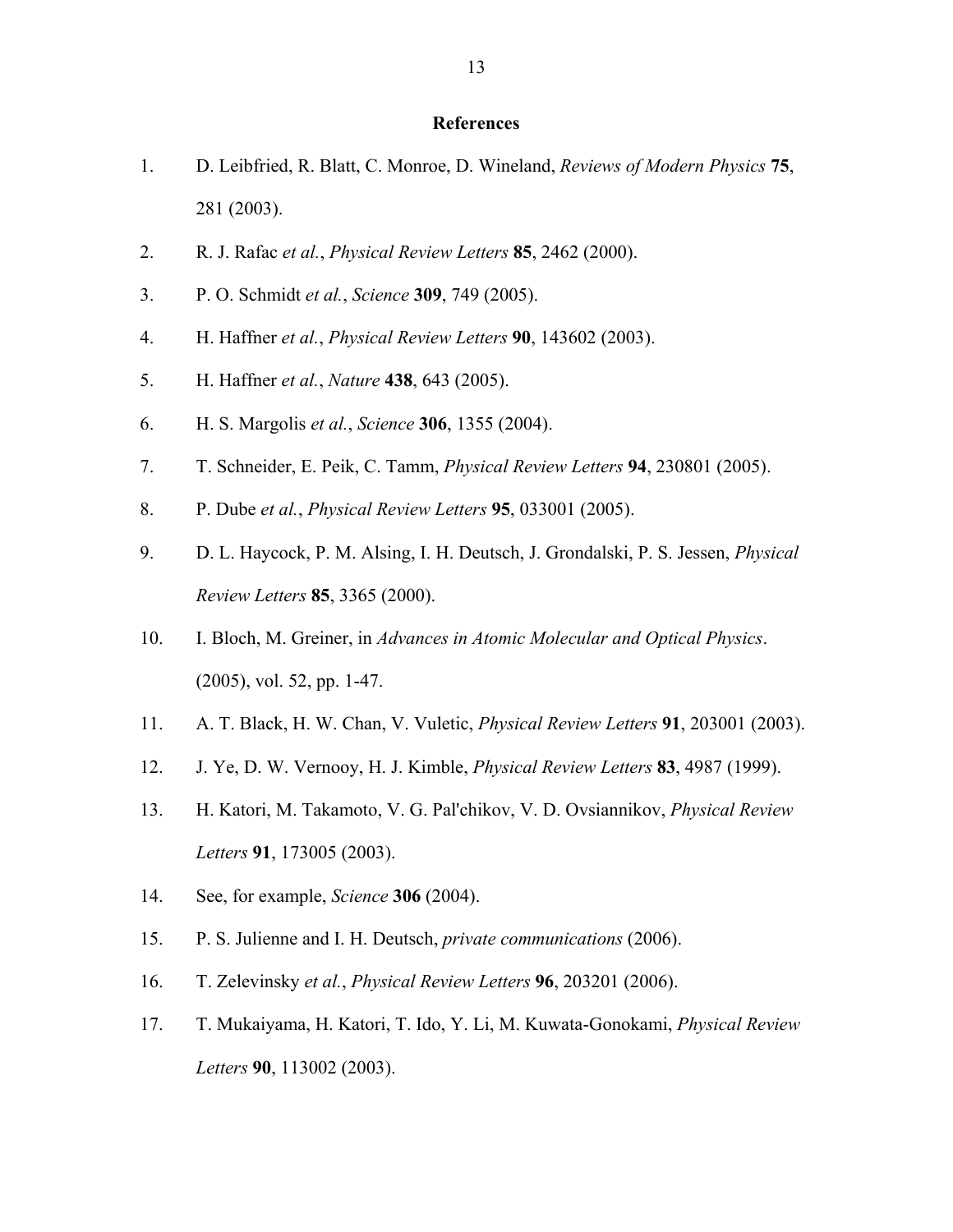- 18. T. H. Loftus, T. Ido, A. D. Ludlow, M. M. Boyd, J. Ye, *Physical Review Letters* **93**, 073003 (2004).
- 19. T. H. Loftus, T. Ido, M. M. Boyd, A. D. Ludlow, J. Ye, *Physical Review A* **70**, 063413 (2004).
- 20. F. Ruschewitz *et al.*, *Physical Review Letters* **80**, 3173 (1998).
- 21. U. Sterr *et al.*, *Comptes Rendus Physique* **5**, 845 (2004).
- 22. T. Ido *et al.*, *Physical Review Letters* **94**, 153001 (2005); G. Ferrari *et al*., *Physical Review Letters* **91**, 243002 (2003).
- 23. M. Takamoto, F. L. Hong, R. Higashi, H. Katori, *Nature* **435**, 321 (2005).
- 24. A. D. Ludlow *et al.*, *Physical Review Letters* **96**, 033003 (2006).
- 25. R. Le Targat *et al*., *Physical Review Letters* **97**, 130801 (2006).
- 26. R. Santra, E. Arimondo, T. Ido, C. H. Greene, J. Ye, *Physical Review Letters* **94**, 173002 (2005).
- 27. T. Hong, C. Cramer, W. Nagourney, E. N. Fortson, *Physical Review Letters* **94**, 050801 (2005).
- 28. Z. W. Barber *et al.*, *Physical Review Letters* **96**, 083002 (2006).
- 29. M. M. Boyd *et al*., to be published (2006).
- 30. T. P. Heavner, S. R. Jefferts, E. A. Donley, J. H. Shirley, T. E. Parker, *Metrologia* **42**, 411 (2005).
- 31. S. Bize *et al.*, *Journal of Physics B-Atomic Molecular and Optical Physics* **38**, S449 (2005).
- 32. J. Ye *et al.*, *Journal of the Optical Society of America B-Optical Physics* **20**, 1459 (2003).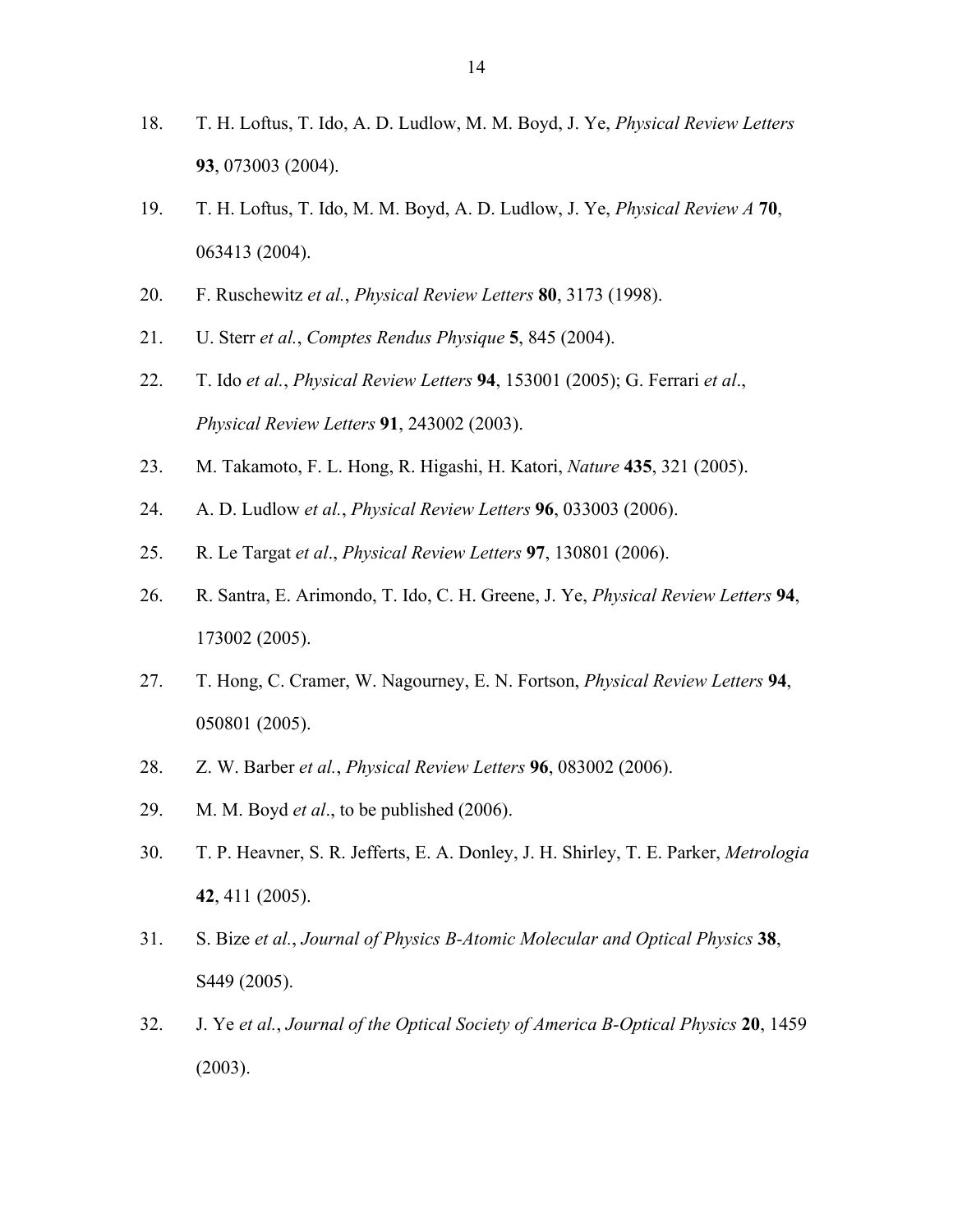- 33. M. Notcutt, L. S. Ma, J. Ye, J. L. Hall, *Optics Letters* **30**, 1815 (2005).
- 34. A. D. Ludlow *et al*., to be published (2006).
- 35. A. Brusch, R. Le Targat, X. Baillard, M. Fouche, P. Lemonde, *Physical Review Letters* **96**, 103003 (2006).
- 36. H. J. Kluge, H. Sauter, *Zeitschrift für Physik* **270**, 295 (1974).
- 37. A. Lurio, M. Mandel, R. Novick, *Physical Review* **126**, 1758 (1962).
- 38. L. Olschewski, *Zeitschrift für Physik* **249**, 205 (1972).
- 39. S. G. Porsev, A. Derevianko, *Physical Review A* **69**, 042506 (2004).
- 40. R. Santra, K. V. Christ, C. H. Greene, *Physical Review A* **69**, 042510 (2004).
- 41. We thank T. Parker and S. Diddams for providing the NIST hydrogen maser signal. We also thank J. Bergquist, C. Greene, and J. L. Hall for helpful discussions and X. Huang for technical assistance. The work at JILA is supported by ONR, NIST, and NSF. A. D. Ludlow is supported by NSF-IGERT and the University of Colorado Optical Science and Engineering Program. T. Zelevinsky is a National Research Council postdoctoral fellow. T. Ido acknowledges support from Japan Science and Technology Agency. His present address: Space-Time Standards Group, National Institute of Information and Communications Technology (NICT), Koganei, Tokyo.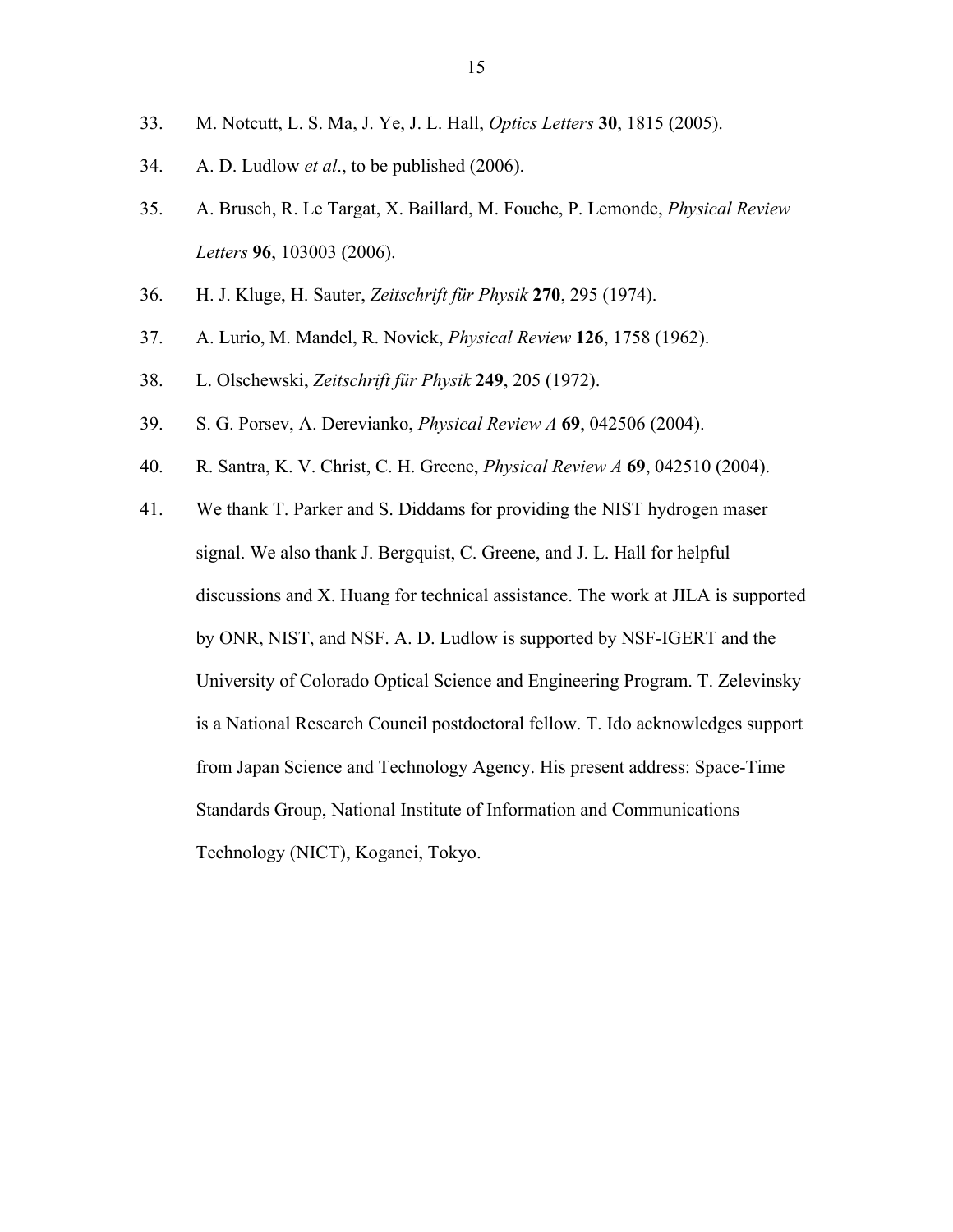



Fig. 1 (A) Partial <sup>87</sup>Sr energy level diagram. Solid arrows show relevant electric dipole transitions with wavelengths in nm. Dashed arrows show the hyperfine interaction-induced state mixing between  ${}^{3}P_{0}$  and  ${}^{3}P_{1}$  and between  ${}^{3}P_{0}$  and  ${}^{1}P_{1}$ , which provides the non-zero electric dipole moment for the doubly forbidden 698 nm transition. (B) The mixing alters the Landé  $g$ -factor of the  ${}^{3}P_{0}$  state such that it is ~50% larger than that of <sup>1</sup>S<sub>0</sub>, resulting in a linear Zeeman shift for the <sup>1</sup>S<sub>0</sub>-<sup>3</sup>P<sub>0</sub> transition in the presence of a small magnetic field. The large nuclear spin of <sup>87</sup>Sr  $(I=9/2)$  results in 10 sublevels for the <sup>1</sup>S<sub>0</sub> and <sup>3</sup>P<sub>0</sub> states, providing 28 possible transitions from the ground state.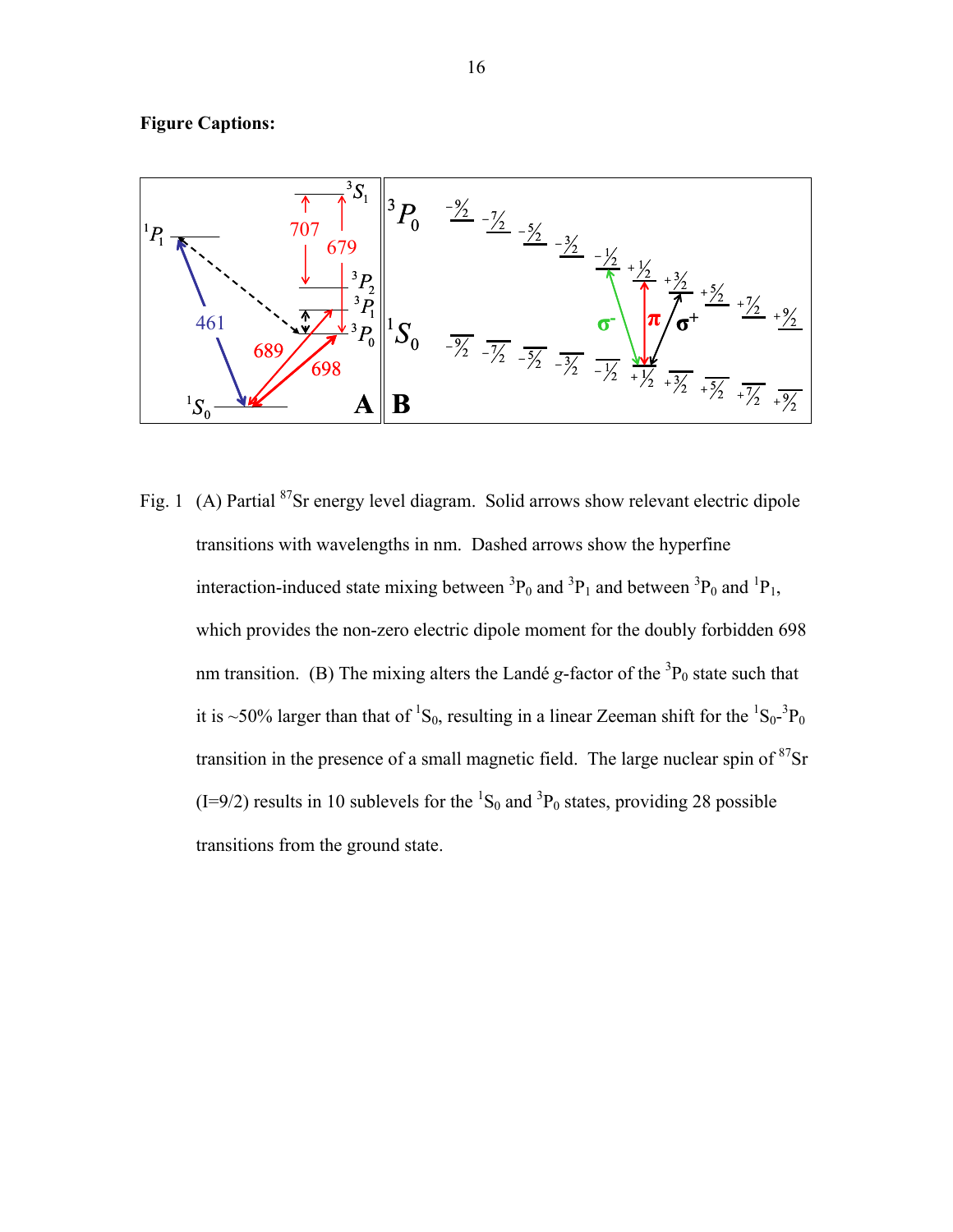

Fig. 2 Spectroscopy of the  ${}^{1}S_{0}$ - ${}^{3}P_{0}$  transition in  ${}^{87}Sr$ . A pair of Helmholtz coils provides a variable field along the lattice (and probe) polarization axis allowing a measurement of the field-dependent transition linewidth as shown in (A) where an 80 ms interrogation pulse is used, limiting the width to  $\sim$ 10 Hz. (B) A representative spectrum when the ambient field is well controlled. Here a longer pulse is used (~480ms, or a 1.8 Hz Fourier limit) but the linewidth is limited to 4.5 Hz by residual magnetic fields and possibly residual Stark shifts. (C) A field of 0.77 G is applied along the polarization axis, and the individual Fourier-limited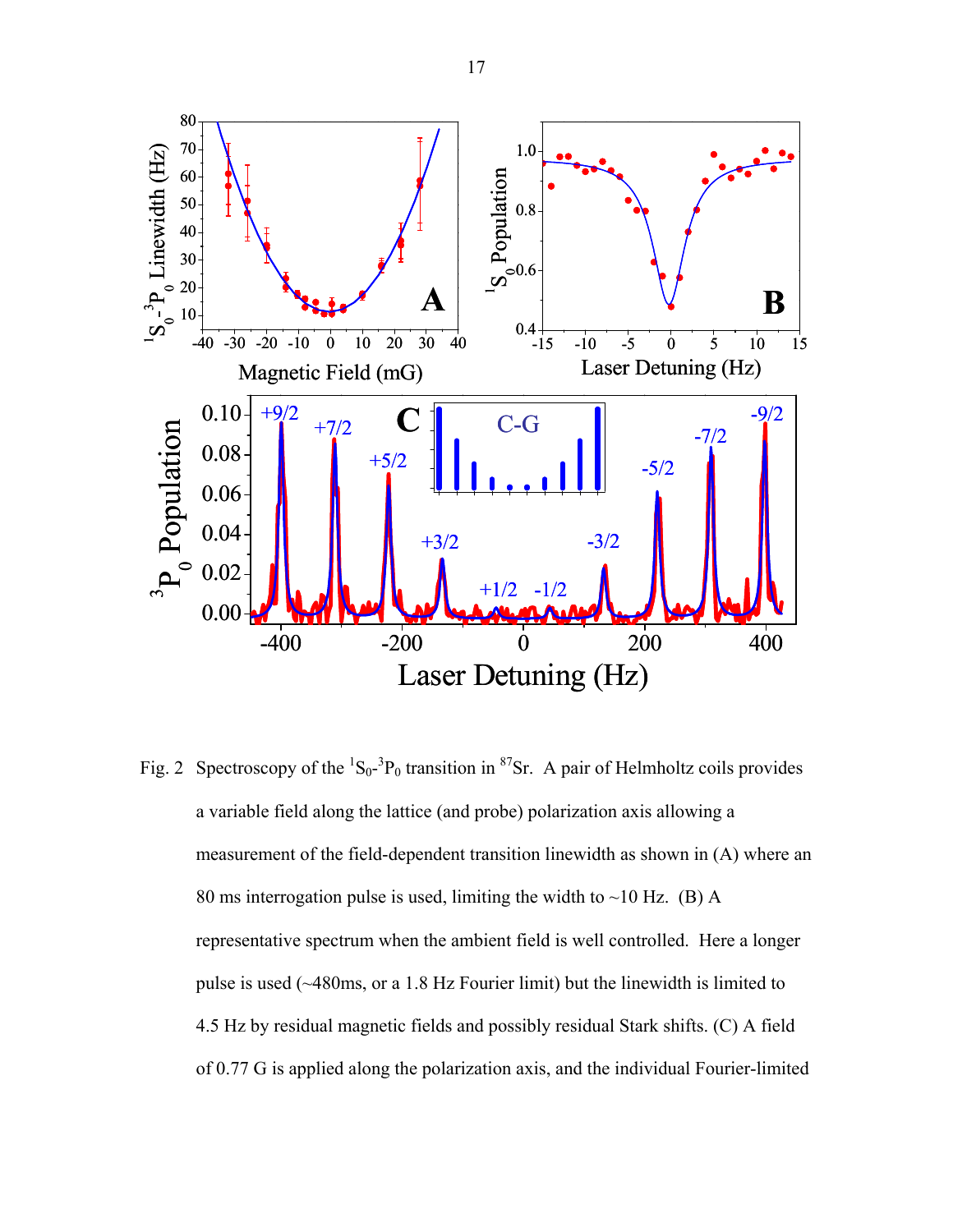(10 Hz)  $\pi$  transitions are easily resolved. Data are shown in red and a fit of 10 evenly spaced transitions is shown in blue. The calculated transition probabilities based on Clebsch-Gordan coefficients are included in the inset. In (B) and (C) the population is scaled by the total number of atoms available for spectroscopy  $({\sim}10^4)$ .